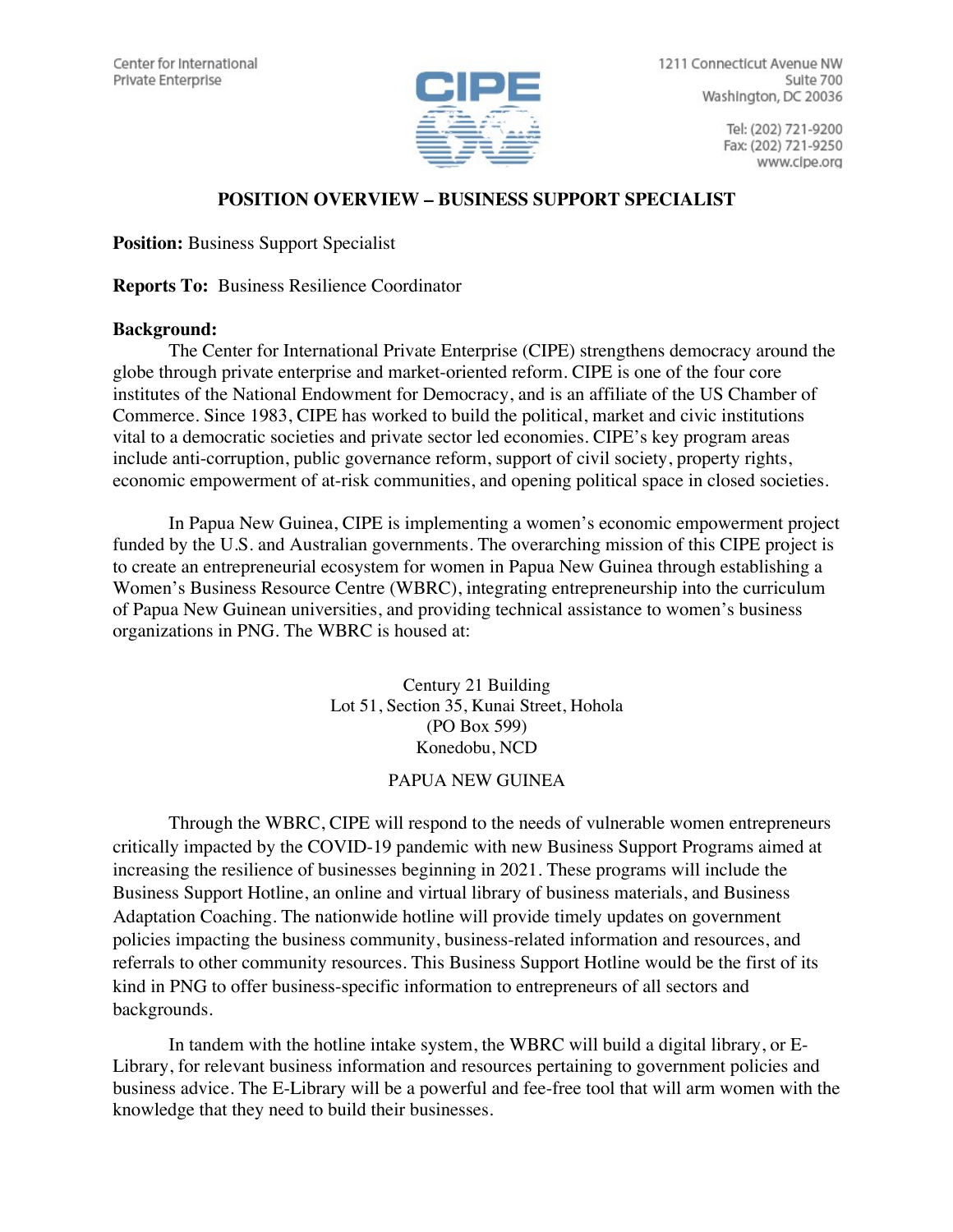Additionally, the Business Support Programs will include a Business Adaptation Coaching portion offered in partnership with The Difference Incubator. This program will offer a series of coaching sessions for businesses that meet basic requirements and apply. All recruitment and marketing for the business coaching program, as well as promotion of the business hotline and E-Library will be done by the WBRC.

### **Role Summary:**

CIPE PNG is seeking part-time Business Support Specialists (BSS) for the Business Support Hotline of the program to answer calls and provide high quality support, information, resources, and referrals as appropriate. The Business Support Specialist will be physically located at the WBRC. The candidate should be available 30 hours per week, possibly including availability on weekends.

Business Support Specialists can work a myriad of shifts to ensure sufficient coverage throughout the week. . Business Support Specialists will take inbound calls to connect women entrepreneurs across the country via phone calls, in addition to written communication through SMS, WhatsApp, and Facebook messenger. The position will also require individuals to proactively make direct outbound phone calls and text messages to market the hotline and to help enhance service provision for a wider audience. Additionally, outbound calls provide an opportunity to address the current void of information on the target population by collecting data through the calls to better understand the needs of women entrepreneurs. Given the lack of data surrounding the impact of COVID-19 on women-owned and –operated businesses in PNG, these outbound calls will help to build a knowledge base of evidence that will address gaps in data on the PNG SME sector. Based on the collected data, CIPE will produce semi-annual reports, which the Business Support Specialists will contribute to.

Additionally, the Business Support Specialists will be trained to identify women entrepreneurs requiring attention beyond the provision of static information or referrals. For those needing more in-depth consultation and business coaching, the Business Support Specialists will refer them to the Business Adaptation Coaching portion offered in partnership with The Difference Incubator for tailored coaching for increased business resilience.

#### **Primary Duties to be Performed:**

- Answer inbound calls and proactively place outbound calls to assess individuals' needs and assist individuals with questions related to government policies impacting the business community, business-related information and resources, and referrals to other community resources.
- Follow up on pending calls and text messages in a timely manner.
- Refer callers who require in-depth consultation and business coaching to the Business Adaptation Coaching program for tailored business coaching.
- Coordinate monthly case management meetings to ensure complex cases are appropriately followed up.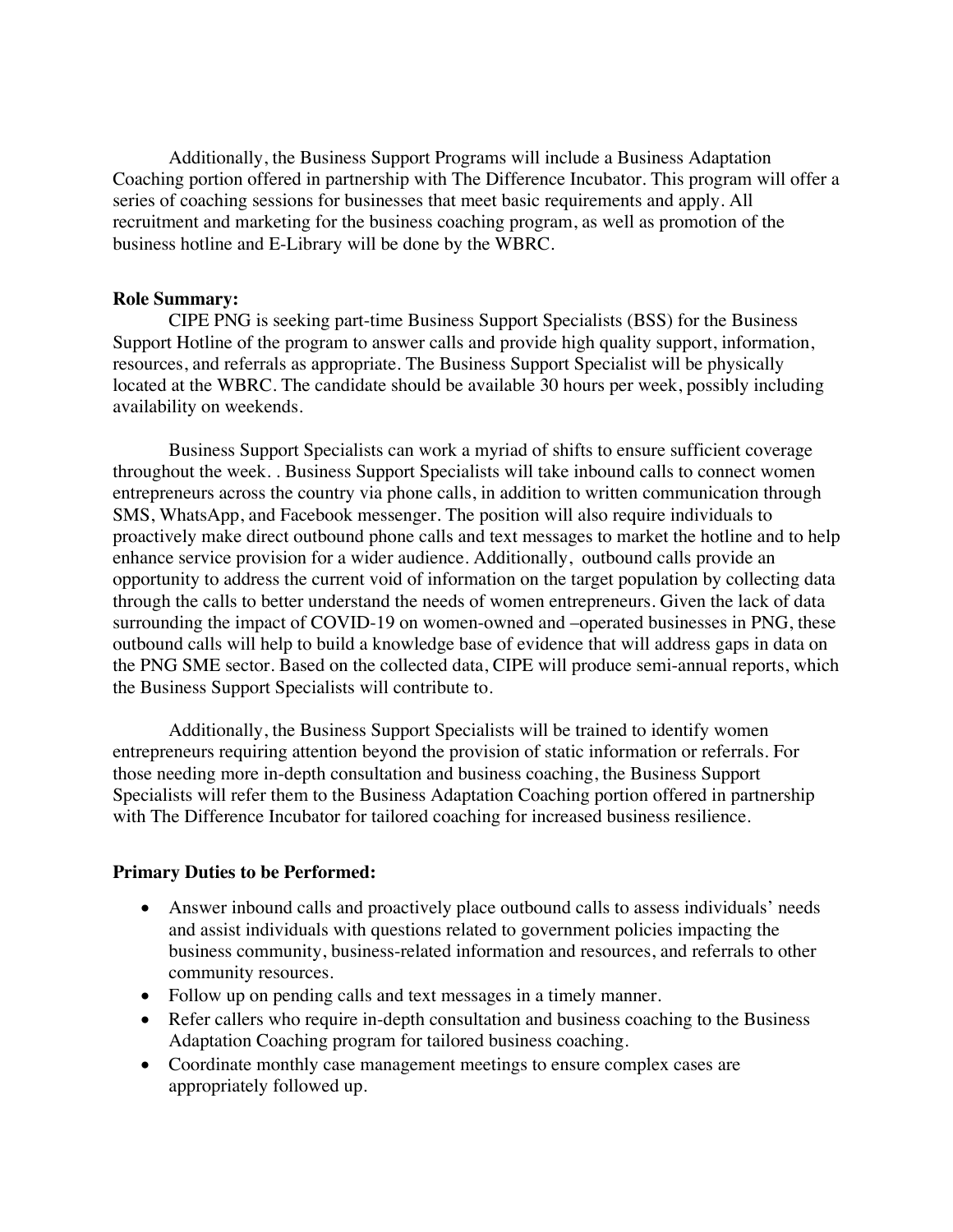- Evaluate the effectiveness of meeting the needs of callers by sending surveys following phone calls or exchanges.
- Confidentially document key data points after consent is given by callers to record in a simple online database.
- Maintain active communication with the WBRC team to provide regular program updates for strong case management.
- Provide data analysis support for CIPE's semi-annual reports on the impact of COVID-19 on women entrepreneurs.
- Maintain regular attendance based on an agreed schedule or be available for unplanned overtime as necessary to meet program needs.

# **Key Qualifications:**

- At least 1 year of experience in development, business advocacy, social work, counseling or other related fields preferred. No prior experience is required (training will be provided).
- Ability to quickly process information and find appropriate resources in real time.
- Fluency in Tok Pisin required, with excellence in English composition.
- Fluency in Papua New Guinean Sign Language (PNGSL) or American Sign Language (ASL) is highly desired.
- Candidate must be comfortable in both a physical and virtual call center environment, including phone-based outreach and support.
- Ability to work with a sensitive nature with people of various cultures, languages, socioeconomic status, age, religion, gender, sex, and disabilities.
- Strong emotional intelligence, sense of discretion, and confidentiality required.
- Proficiency with computers, software applications, phone systems, social media platforms (SMS, WhatsApp, Facebook), etc. Candidate should have experience using a computer system and phone system simultaneously.
- Ability to work in a team environment and independently with limited supervision.
- Strong skills in Microsoft Office, specifically MS Word, Excel, Outlook, and One Drive is required.
- Familiarity with telecommunications platforms such as Skype and Zoom are required.
- Ability to maintain a flexible schedule and work evenings and weekends as needed.
- Polite, professional with a customer service orientation is required.
- Must be eligible to work in PNG and based in Port Moresby.

## **Duration:**

This is a one year fixed-term, part-time position following successful completion of a 3 month probationary period. All Business Support Specialists will be required to attend at least three training sessions and monthly coaching sessions.

# **To Apply:**